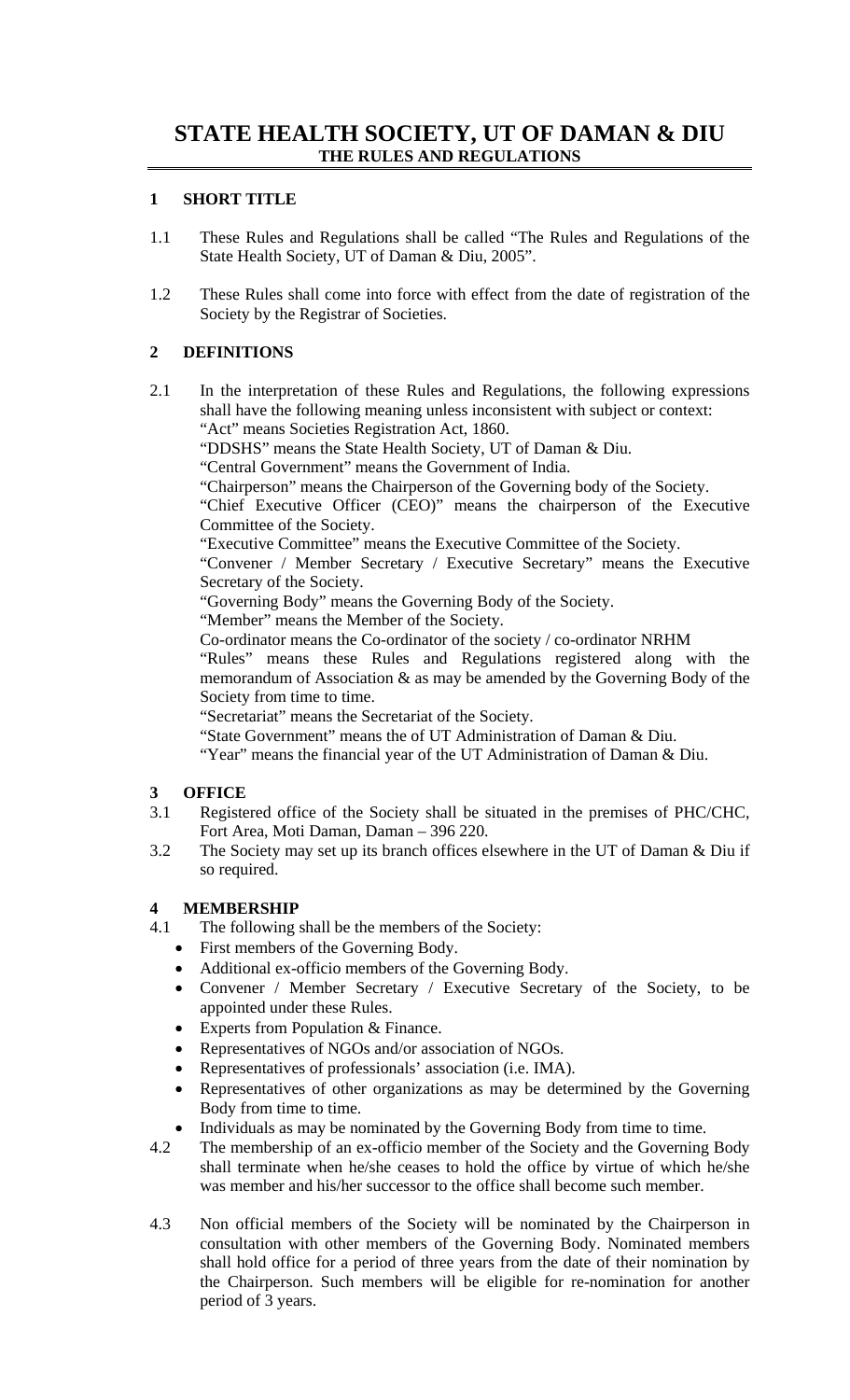- 4.4 The Society shall maintain a roll of members at its registered office and every member shall sign the roll and state therein his/her rank or occupation and address. No member shall be entitled to exercise rights and privileges of a member unless he/she has signed the roll as aforesaid.
- 4.5 All members of the Governing Body shall cease to be members if they resign, become of unsound mind, become insolvent or be convicted of a criminal offence involving moral turpitude or removal from the post by virtue of which he/she was holding the membership.
- 4.6 Resignation of membership shall be tendered to the Governing Body in person to its Convener / Member Secretary / Executive Secretary and shall not take effect until it has been accepted on behalf of the Governing Body by the Chairperson.
- 4.7 If a member of the Society changes his/her address he/she shall notify his/her new address to the Convener / Member Secretary / Executive Secretary who shall thereupon enter his/her new address in the roll of member. But if a member fails to notify her new address the address in the roll of members shall be deemed to be his/her address.
- 4.8 Any vacancy in the Society or in the Governing Body shall be filled by the authority entitled to make such appointment. No act or proceedings of the Society or of the Governing Body shall be invalid merely by reason of the existence of any vacancy therein or of defect in appointment of any of its members.
- 4.9 No member of the Governing Body, except the Convener / Member Secretary / Executive Secretary to be appointed as per these Rules, shall be entitled to any remuneration.

## **5 AUTHORITIES OF THE STATE HEALTH SOCIETY**

- 5.1 The following shall be the bodies and authorities of the Society:
	- Governing Body
	- Executive Committee
	- Programme Committees and such other bodies as may be prescribed by the Governing Body.

#### **5.2 GOVERNING BODY**

- 5.2.1 All members of the Society as set out in para 4.1 shall constitute the Governing Body of the Society.
- 5.2.2 The official members of the Governing Body of the Society shall hold office until a new Governing Body is appointed according to Rules.
- 5.2.3 The management of the affairs of the Society shall be entrusted to Governing Body and the property of the Society shall be vested in the Governing Body.
- 5.2.4 The Society may sue or be sued in the name of the Convener / Member Secretary / Executive Secretary of the Society or of such other members as shall, in reference to the matter concerned, be appointed by the Governing Body for the occasion.

#### **5.3 PROCEEDINGS OF THE GOVERNING BODY**

5.3.1 The meetings of the *Governing Body shall be held at least once in a year* and at such time and place as the Chairperson shall decide. If the Chairperson receives a requisition for calling a meeting signed by one-third members of the Governing Body, the Chairperson shall call such a meeting as soon as may be reasonably possible and at such place as he/she may deem fit.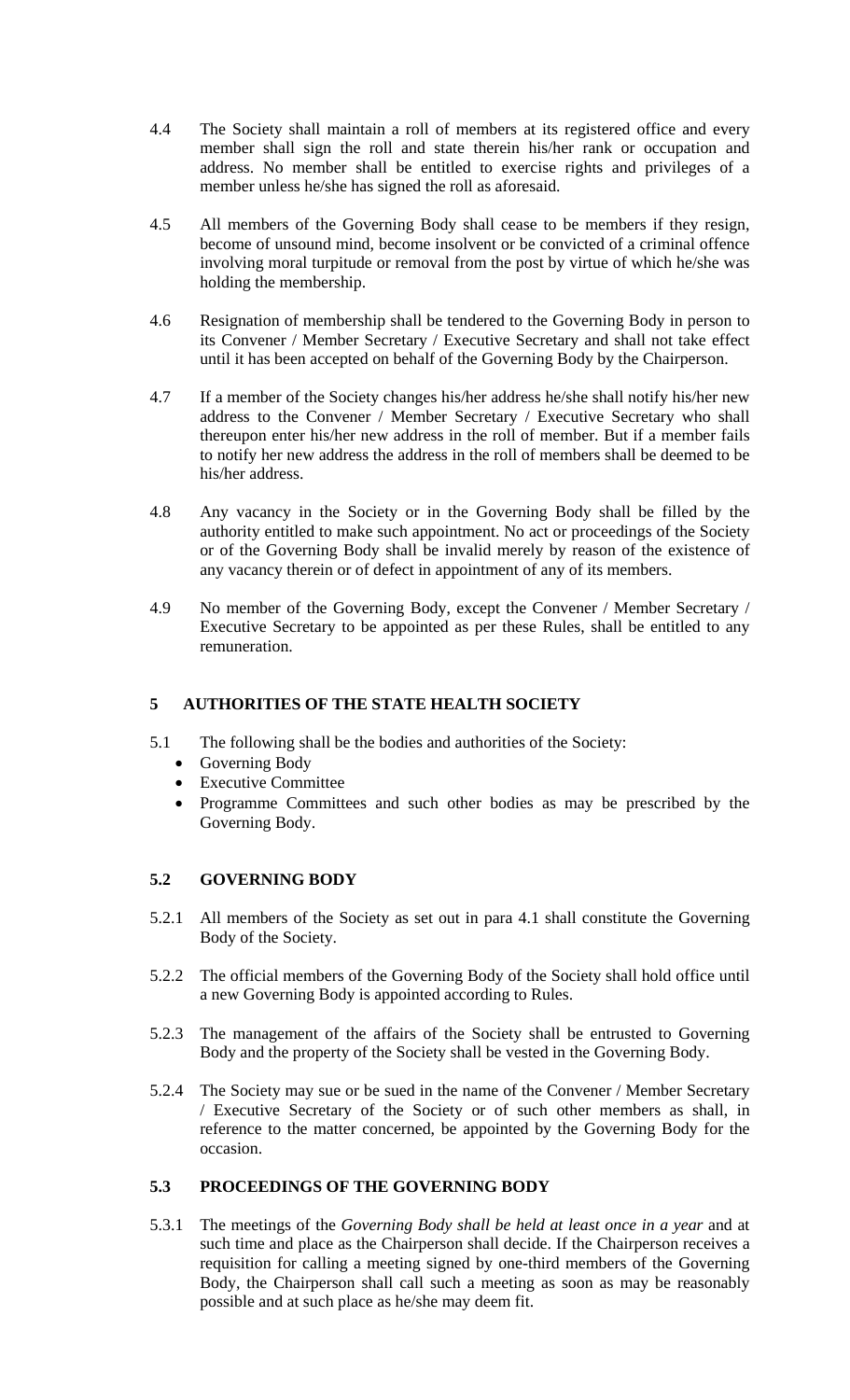- **5.3.2 At the annual meeting of the Governing Body the following business shall be brought forward and disposed of:** 
	- **Income and Expenditure account and the balance sheet for the past year.**
	- **Annual report of the Society.**
	- **Budget for the next year.**
	- **Annual Action Plan and research work for the next year.**
	- **Appointments for the Executive Committee and the various Committees.**
	- **Other business brought forward with the permission of the Chairperson.**
- 5.3.3 Every notice calling meeting of the Governing Body shall state the date, time and place at which such meeting will be held and shall be served upon every member of the Governing Body not less than seven clear days before the date appointed for the meeting. Such notice shall be under the hand of the and shall be accompanied by an agenda of the business to be places before the meeting provided that accidental omission to give such notice to any member shall not invalidate any resolution passed at such meeting. In the event of any urgent business the Chairperson may call the meeting of the Governing Body at clear five days notice.
- 5.3.4 The Chairperson shall take the Chair at the meetings of the Governing Body. In his/her absence, the Co-Chair or in his/her absence, the Vice-Chairperson will chair the meeting, failing which the Governing Body shall elect one from among the members present at Chairperson of the meeting.
- 5.3.5 One third of the members of the Governing Body, including the substitutes nominated, shall form a quorum at every meeting of the Governing Body.
- 5.3.6 All disputed questions at the meeting of the Governing Body shall be determined by votes. Each member of the Governing Body shall have one vote and in case of any equality of votes the Chairperson shall have a casting vote.
- 5.3.7 Should any official members be prevented for any reason whatsoever from attending a meeting of the Governing Body the Chairperson of the Society shall be at liberty to nominate a substitute to take his place at the meeting of the Governing Body. Such, substitute shall have all the rights and privileges of a member of the Governing Body for that meeting only.
- 5.3.8 Any member desirous of moving any resolution at a meeting of the Governing Body shall give notice thereof in writing to the Convener / Member Secretary / Executive Secretary of not less than ten clear days before the day of such meetings.
- 5.3.9 Any business which it may become necessary for the Governing Body to perform except such as may be placed before its Annual meeting may be carried out by circulation among all its members and any resolution so circulated and approved by majority of the members signing shall be as effectual and binding as if such resolution had been passed at a meeting of the Governing Body provided that at least one third members of the Governing Body have recorded their consent of such resolution.
- 5.3.10 In the event of any urgent business, the Chairperson of the Society may take a decision on behalf of the Governing Body. Such a decision shall be reported to the Governing Body at its next meeting for ratification.
- 5.3.11 A copy of the minutes of the proceedings of each meeting shall be furnished to the Governing Body members as soon as possible after completion of the meeting.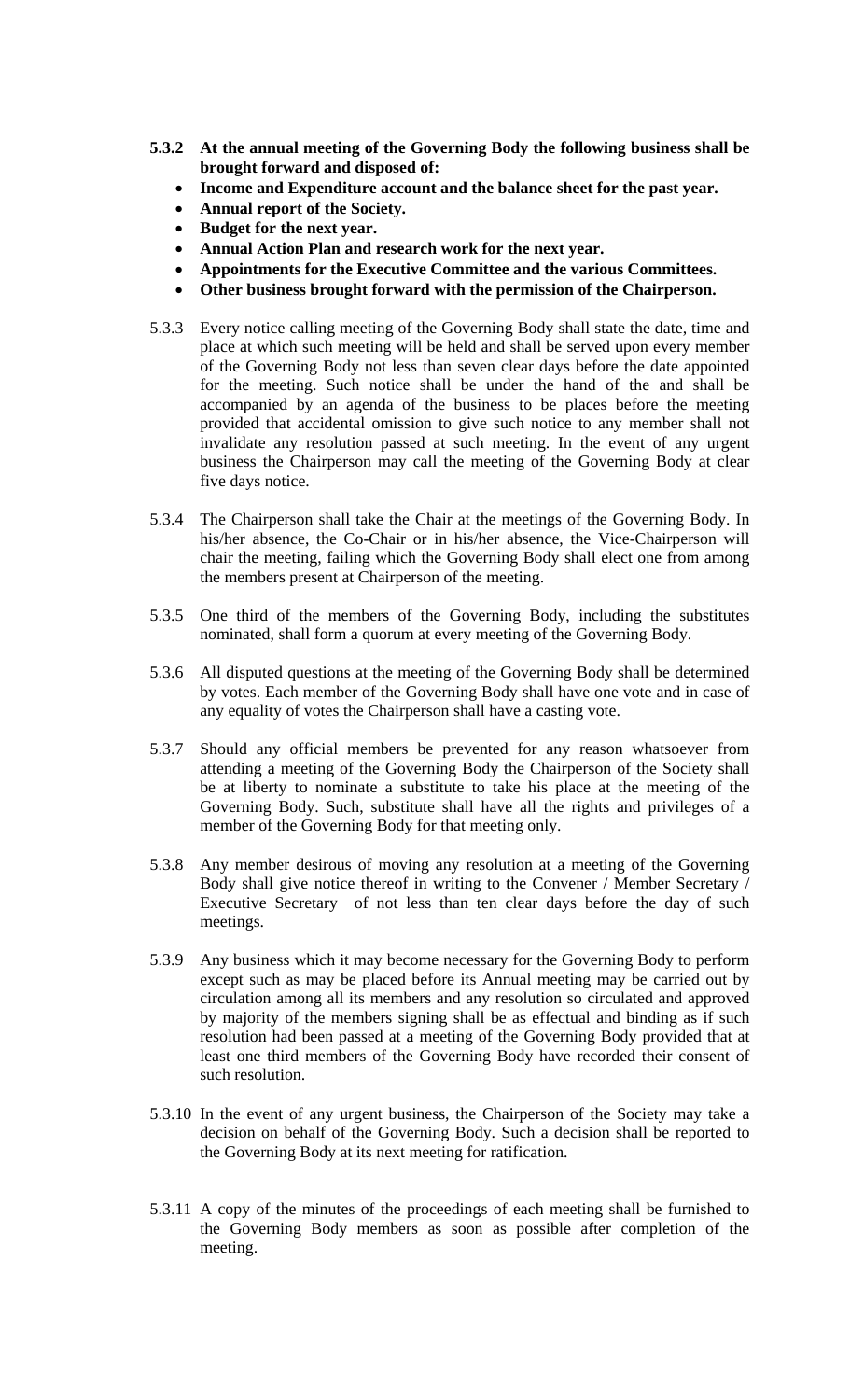### **5.4 POWERS OF THE GOVERNING BODY**

- 5.4.1. The Governing Body will have full control of the affairs of the Society and will have authority to exercise and perform all the powers, acts and deeds of the Society consistent with the aims and objects of the Society.
- 5.4.2. In particular and without prejudice to the generally of foregoing provision, the Governing Body may:
	- Make, amend, or repeal any bye laws relating to administration and management of the affairs of the society subject to the observance of the provisions contained in the Act.
	- Consider the annual budget and the annual plan, its subsequent alternations placed before it by the Convener / Member Secretary / Executive Secretary from time to time and to pass it with such modifications as the Governing Body may think fit.
	- Monitor the financial position of the Society in order to ensure smooth income flow and to review annual audited accounts.
	- Accept donations and endowments or give grants upon such terms as it thinks fit.
	- Delegate its powers, to the Chairperson, Chairman Executive Committee, Convener / Member Secretary / Executive Secretary or the authorities of the Society as it may deem fit.
	- Appoint committees, sub-committees and boards etc. for such purpose and on such terms as it may deem fit, and to dissolve / remove any of them.
	- Develop and adopt its own rules and regulation for recruitment and appointment of experts and administrative / technical staff and set its own compensation package for such experts / staff to be recruited from the open market and / or deputation basis.
	- Develop and adopt its own procurement procedures for procurement of goods and services.
	- Authorize the Convener / Member Secretary / Executive Secretary to execute such contracts on behalf of the Society as it may deem fit in the conduct of the business of the Society.
	- Do generally all such acts and things as may be necessary or incidental to carrying out the objectives of the Society or any of them, provided that nothing herein contained shall authorize the Governing Body to do any act or to pass any bye-laws which may be repugnant to the provisions hereof, to the powers hereby conferred on the Governing Body and other authorities, or which may be inconsistent with the objectives of the Society.

#### **5.5 POWERS AND FUNCTIONS OF THE CHAIRPERSON OF THE GOVERNING BODY**

- 5.5.1 The Chairperson shall have the powers to call for and preside over all meetings of the Governing Body.
- 5.5.2 The Chairperson may himself/herself call, or by a requisition in writing signed by him/her, may require the Convener / Member Secretary / Executive Secretary to call, a meeting of the Governing body at any time and on the receipt of such requisition, the Convener / Member Secretary / Executive Secretary shall forthwith call such a meeting.
- 5.5.3 The Chairperson shall enjoy such powers as may be delegated to him by the Governing Body.
- 5.5.4 The Chair person shall have the authority to review periodically the work and progress of the Society and to order inquiries into the affairs of the Society and to pass orders on the recommendations of the reviewing or inquiry Committee.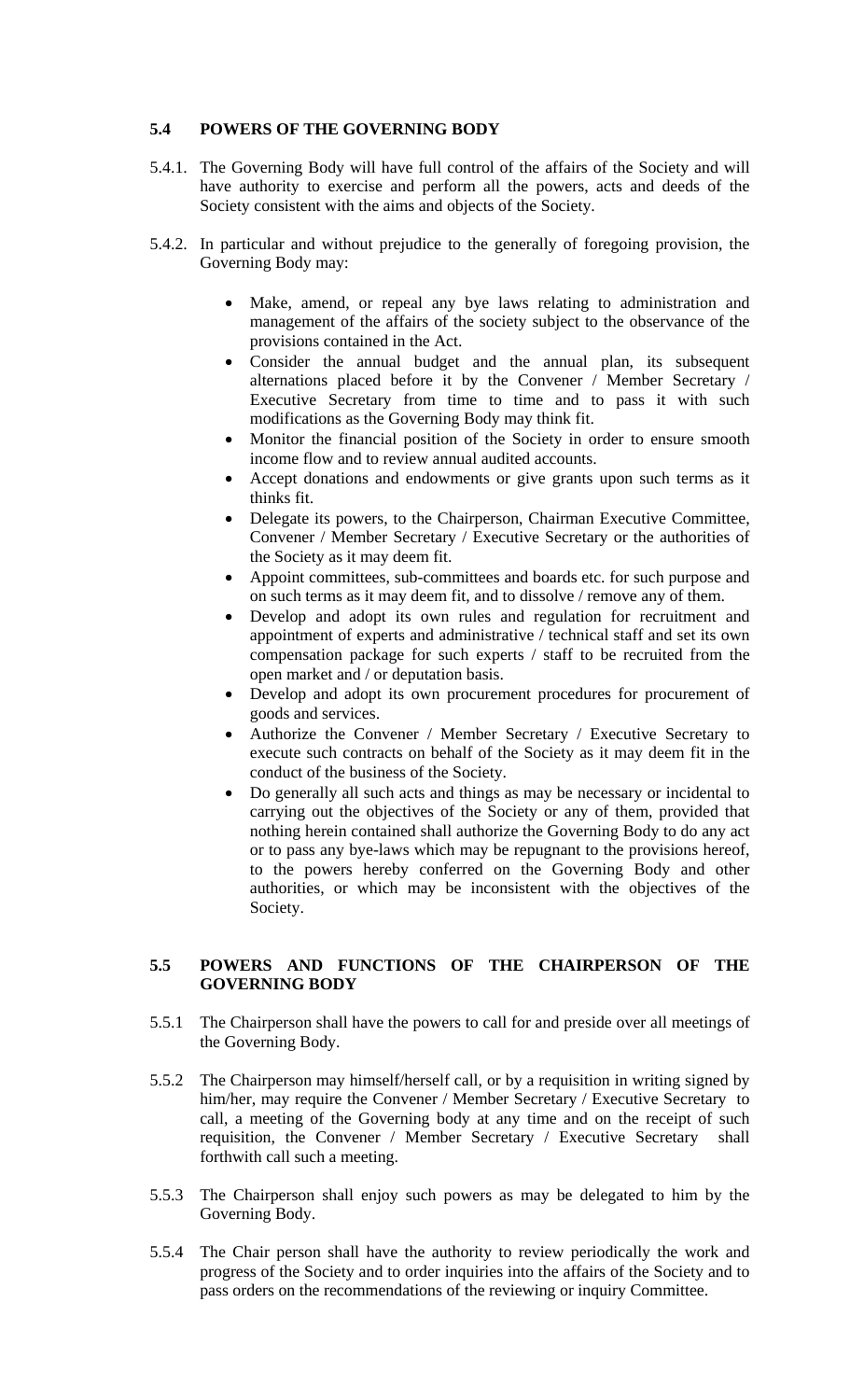5.5.5 Nothing in these Rules shall prevent the Chairperson from exercising any or all the powers of the Governing Body in case of emergencies in furtherance of the objects of the Society. However, the action taken by the Chairperson on such occasions shall be reported to the Governing Body subsequently for ratification.

#### **5.6 EXECUTIVE COMMITTEE**

5.6.1 The Governing Body will constitute an Executive Committee which will be responsible for acting for and doing all deeds on behalf of the Governing Body and for taking all decisions and exercising all the powers, vested in the Governing Body except those which the Governing Body may specifically specify to be excluded from the jurisdiction of by the Executive Committee.

|  |  |  | 5.6.2 The composition of the Executive Committee shall be as follows: |  |
|--|--|--|-----------------------------------------------------------------------|--|
|  |  |  |                                                                       |  |

| Sl.<br>No.     | Name / Designation                        | <b>Status in Executive</b><br><i>Committee</i> |  |
|----------------|-------------------------------------------|------------------------------------------------|--|
|                | Secretary (Health)                        | Chairperson,                                   |  |
|                |                                           | <b>Executive Committee</b>                     |  |
| $\overline{2}$ | Collector, Daman                          | Co-Chairperson,                                |  |
|                |                                           | <b>Executive Committee</b>                     |  |
| 3              | Director, Accounts                        | Member                                         |  |
|                |                                           |                                                |  |
| $\overline{4}$ | Dy. Director, Medical & Health Services   | Member                                         |  |
|                |                                           |                                                |  |
| 5              | Medical Superintendent, Govt. Hospital,   | Member                                         |  |
|                | Marwad.                                   |                                                |  |
| 6              | Secretary (Health) / Director,<br>Special | Convener / Member                              |  |
|                | Medical & Health Services, Daman and      | Secretary / Executive                          |  |
|                | Director RHM / Mission Director.          | Secretary                                      |  |

- 5.6.3 The Executive Committee may co-opt additional members and/ or invite subject experts to its meetings from time to time
- 5.6.4 Meetings of the Executive Committee shall be convened by the Convener / Member Secretary / Executive Secretary by giving clear five days notice in writing along with the Agenda specifying the business to be transacted, the date, time and venue of the meeting.
- 5.6.5 Meetings of the Executive Committee shall be held at least once in six month and more frequently if necessary.
- 5.6.6 The minutes of the Executive Committee meetings will be placed before the Governing Body at its next meeting.
- 5.6.7 The various committees constituted by the Governing Body shall submit their reports to the Executive Committee who shall be empowered to take decisions on their recommendations.

#### **5.7 SOCIETY SECRETARIAT AND MISSION DIRECTOR/EXECUTIVE DIRECTOR**

- 5.7.1 The Director, Medical & Health Services / Special Secretary (Health) will act as a Mission Director. He will establish a Secretariat of the Society consisting of technical, financial and management professionals to serve as the implementation arm of the Society. He will carry out day to day affairs of the society with assistance of co-ordinator NRHM and Medical Officer / In-charge of the various programmes
- 5.7.2 The Secretariat shall consist of all such technical / management units put together and as may be determined by the Governing Body with due regard to the scope of functions as set out in Articles 5 of the Memorandum of Association.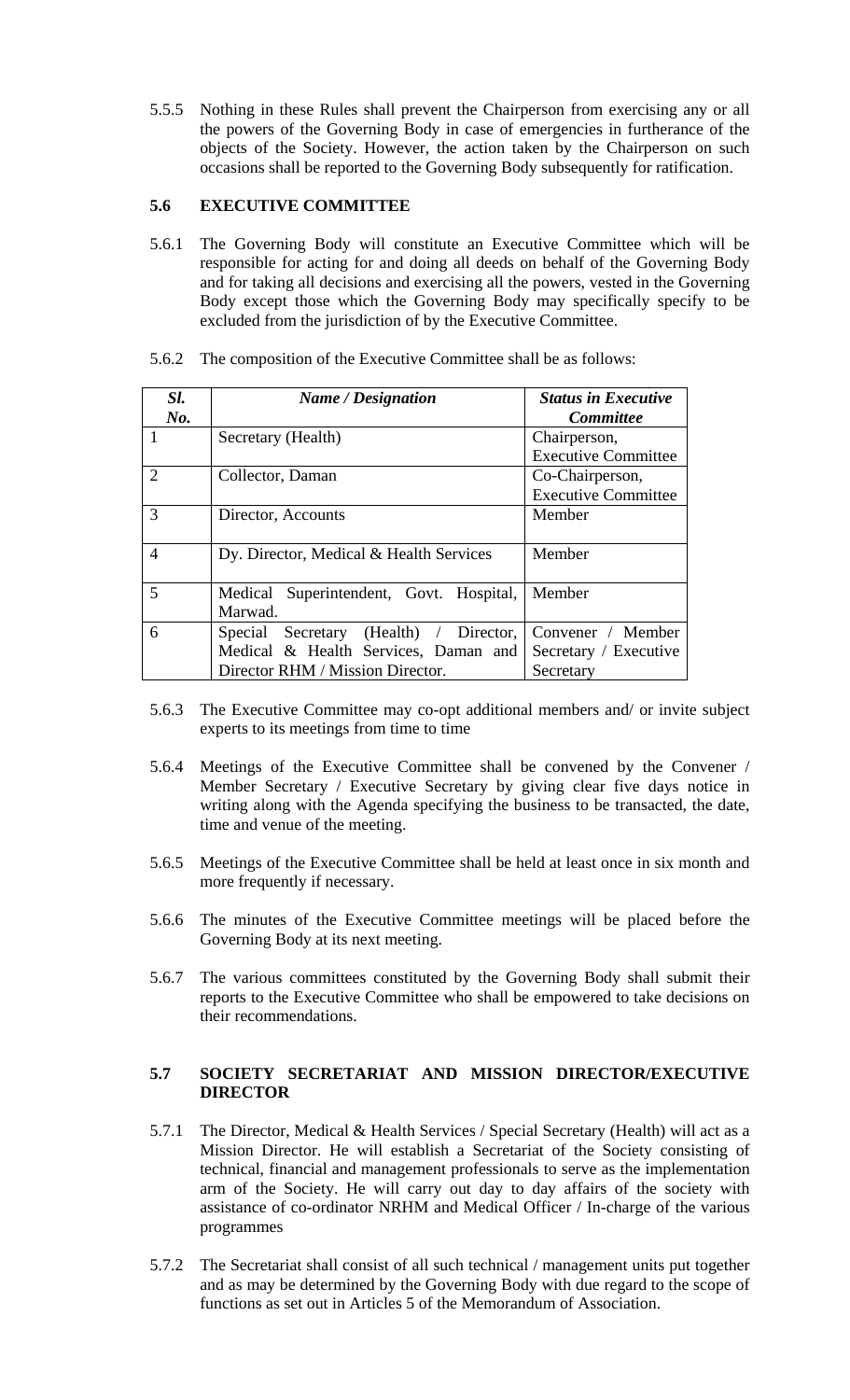5.7.3 The Executive Committee of the Society will have overall responsibility for planning and executing the work of the Secretariat, for supervising the work of the technical/management units of the Secretariat, directing and overseeing implementation through the Secretariat.

#### **5.8 POWERS AND FUNCTIONS OF THE SECRETARIAT**

- 5.8.1 The Secretariat of the Society shall consist of the Mission Director and Staff of the Society, including experts and consultants.
- 5.8.2 As the implementation arm of the Society, the Secretariat will be responsible for day-to-day management of the Society's activities. In particular, it will be responsible for performing all functions of the Society as set out in article 5 of the MoA.
- 5.8.3 As a support structure for assisting Department of Health & Family Welfare of the State, the Secretariat shall:
	- Cause its experts and staff to be subjected to such operational arrangements with the Directorate (including seating and reporting arrangements) as to generate synergies,
	- Host external experts within its premises, and
	- Provide such logistic support to the officers and staff of the Directorate of Medical & Health Services of the U.T. Administration of Daman &Diu as may be determined by the Governing Body.

### **6 FUNDS OF THE SOCIETY**

- 6.1 The funds of the Society shall consist of the following:
	- Cash assistance received from the Government of India.
	- Grants-in-Aid from the State Governments and UT Administration.
	- Grants and donations from trade, industry, institutions and individuals.
	- Receipts from disposal of assets.

The new "Health Society" will look after all the existing and new National Public Health Programme, and logically all State Public Health Programme also, such as Reproductive and Child Health Programme (RCH), National Anti Malaria Programme (NAMP), National Leprosy Elimination Programme (NLEP), Revised National Tuberculosis Control Programme (RNTCP), National Programme for the control of Blindness (NPCB), National Mental Health Programme (NMHP), Diarrhea Diseases Control Programme, National Filaria Control Programme, National Kala-azar Control Programme, National Iodine Deficiency Disorder Control Programme (NIDDCP), National Japanese Encephalitis Control Programme, Nutrition Awareness Programme, National Vector Borne Diseases Control Programme and any other Public Health Programmes of State or Central Government.

The assets and liabilities of above existing Societies will be merged to this "Health Society".

# **7 ACCOUNTS AND AUDIT**

- 7.1 The Society shall cause regular accounts to be kept of all its monies and properties in respect of the affairs of the Society.
- 7.2 The executive Committee may cause separate Bank Accounts in respect of each scheme or separate ledgers for each scheme under one account. In such an event, the Governing Body shall prescribe written instructions relating to submission of Statement of Expenditure (SoE) for each scheme. The separate Accounts of different programmes could be audited by different auditors, and submitted to Programme Units separately. However, the State Project Management Support Unit (SPMSU) will ensure one integrated audit of the State Health Society.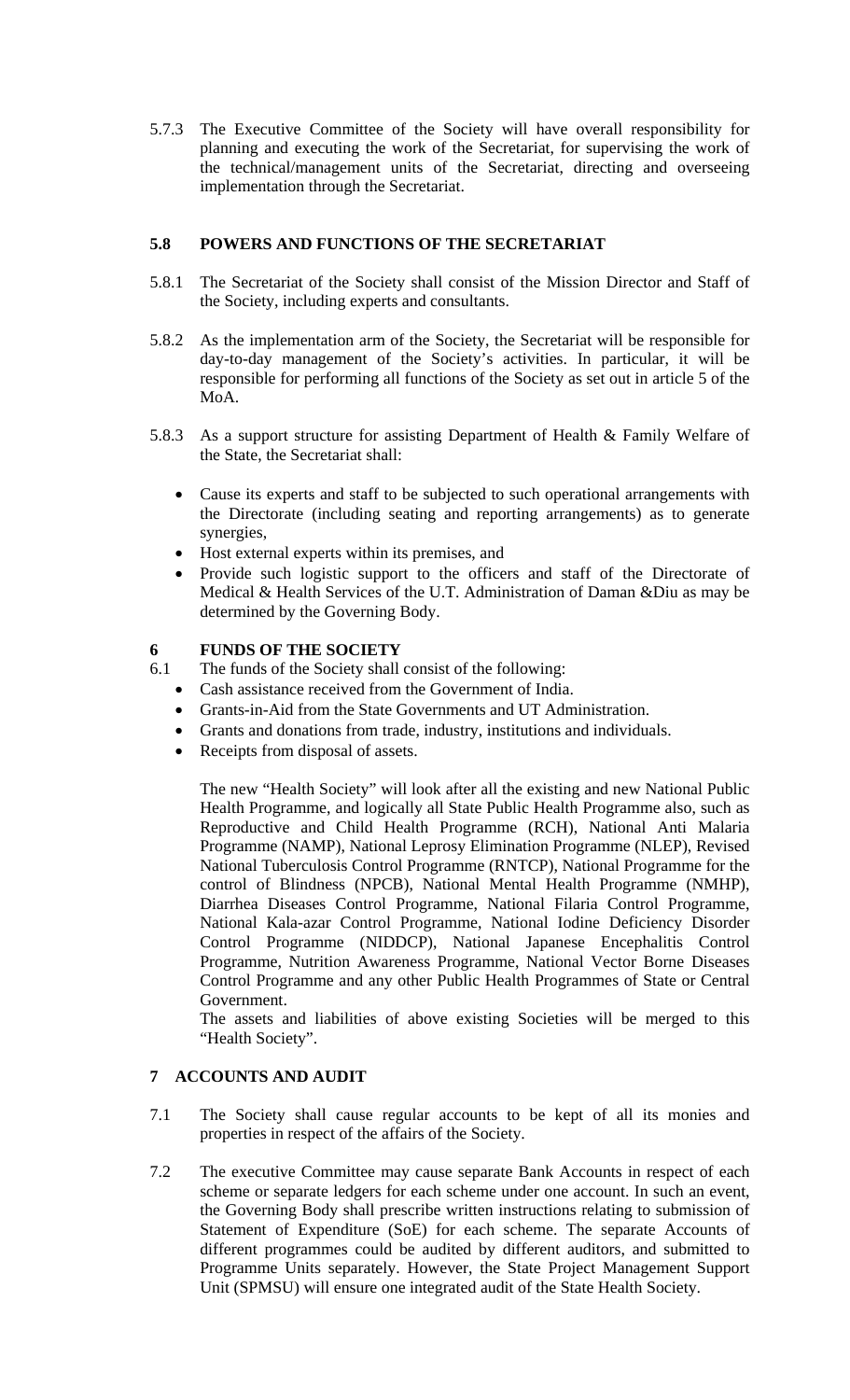- 7.3 The accounts of the Society shall be audited annually by a Chartered Accountant Firm included in the panel of Comptroller and Auditor General of India (CAG) or any qualified person appointed by the Government of India/State Government and any expenditure incurred in connection with such audit shall be payable by the Society to the Auditors. The office of the Accountant General of State may also, at its discretion, audit the accounts of the Society.
- 7.4 The Chartered Accountant or any qualified person appointed by the Govt. of India / UT. Administration in connection with the audit of the accounts of the Society shall have the same rights, privileges and authority in connection with such audit as the Auditor General of the State has in connection with the audit of Government accounts s\and in particular shall have the right to demand the production of books, accounts, connected vouchers and other necessary documents and papers.
- 7.5 The report of such audit shall be communicated by the auditor to the Society, which shall submit a copy of the Audit Report along with its observation to the U.T. Administration.
- 7.6 The Auditor shall also forward a copy of the report to the Chairperson of the Society.

### **8 BANK ACCOUNT**

- 8.1 The account of the Society shall be opened in a nationalized bank approved by the Chairman Governing Body and Executive Committee. All funds shall be paid into the Society's account with the appointed bank and shall not be withdrawn except through a account with the appointed bank and shall not be withdrawn except through a cheque, bill note, other negotiable instruments or through electronic banking (e-banking) procedures signed/electronically authorized by such authorities of the Society Secretariat as may be determined by the Executive Committee.
- 8.2 The Society shall switch over to e-banking procedures as and when the MoHFW, Government of India directs the Society to do so as the principal donor to the Society.
- 8.3 The Mission Director / Convenor of the Society will sanction an expenditure upto Rs.2.5 lakhs for a single work & Rs.5 lakhs at a time, for a number of works, in the same time in the interest of the programme.
- 8.4 Any proposal for expenditure beyond the prescribed above limits will be approves & signed by two signatories i.e. Convenor / Mission Director and Chairperson of the Executive Committee.

### **9 ANNUAL REPORT**

9.1 A draft annual report and the yearly accounts of the Society shall be placed before the Governing Body at Next meeting for consideration and approval. A copy of the annual report and audited statement of accounts as finally approved by the Governing Body shall be forwarded within six months of the closure of a financial year to the Chairperson of the Governing Body and Government of India.

## **10 SUITS AND PROCEEDINGS**

- 10.1 The Society may sue or be sued in the name of Society through its Mission Director.
- 10.2 No suit or proceedings shall abate by the reason of any vacancy or change in the holder of the office of the Chairperson, Convener / Member Secretary / Executive Secretary or any office bearer authorized in this behalf.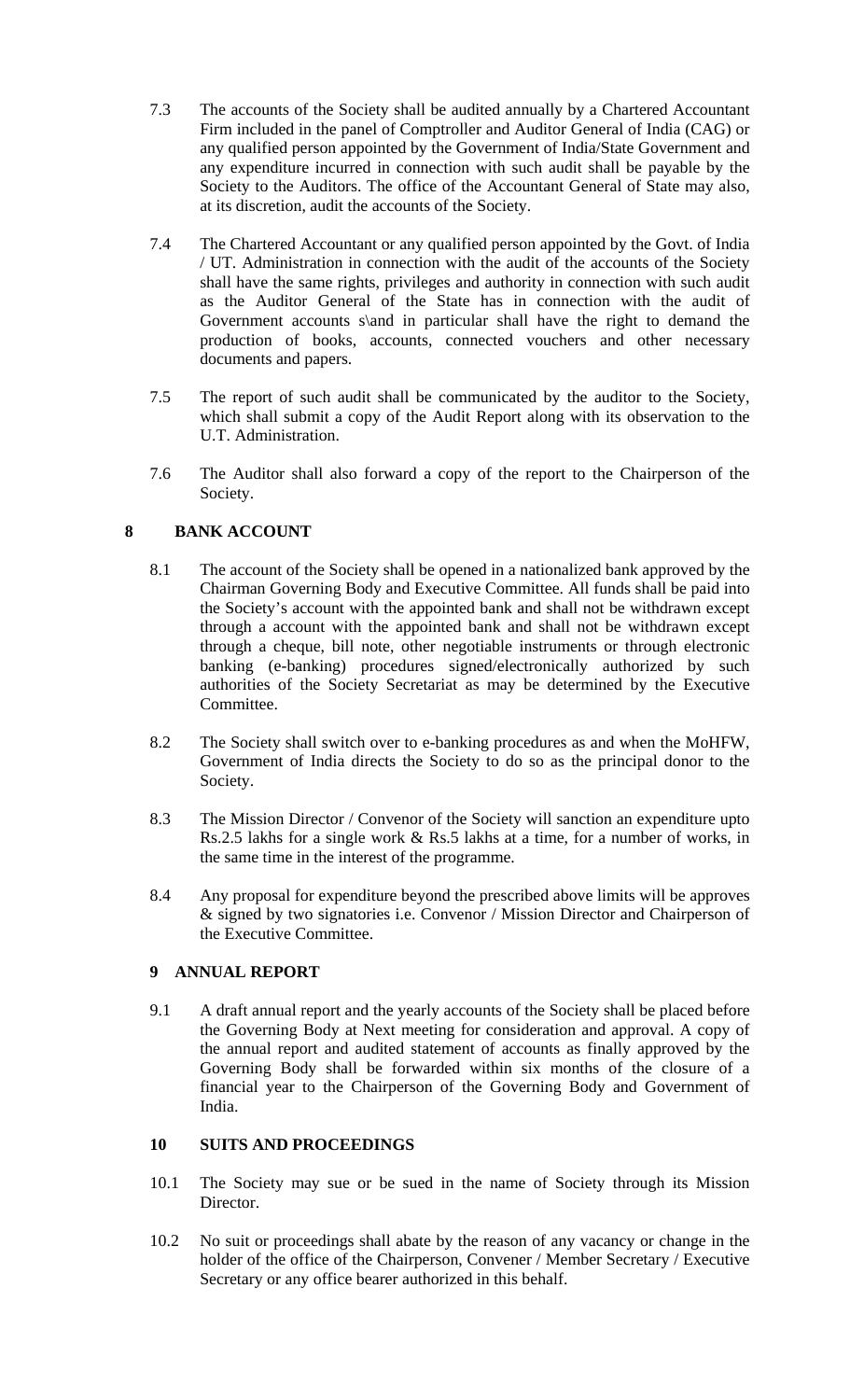- 10.3 Every decree or order against the Society in any suit pr proceedings shall be executable against the property of the Society and not against the person or the property of the Chairperson, Convener / Member Secretary / Executive Secretary or any office bearer of the Society.
- 10.4 Nothing in sub-rule 10.3 above shall exempt the Chairperson, Convener / Member Secretary / Executive Secretary or officer bearer of the Society from any criminal liability or entitle him/her to claim any contribution from the property of the Society in respect of any fine to be paid by him/her on conviction by a criminal court.

# **11 AMENDMENTS**

- 11.1 The Society may alter or extend the purpose for which it is established and/or the Rules of the Society.
- 11.2 The proposition for any alteration or extension to the objectives of the Society and/or the Rules must be circulated to all members to the Governing Body and must be included in the written agenda of the ensuring meeting of the Governing Body or a special meeting of the Governing Body.
- 11.3 No amendments shall be effective unless the proposals in this regard have been endorsed by  $3/5$ <sup>th</sup> of the members of the Governing Body provided that such proposals have been endorsed in writing by the GoI representatives on the Governing Body either during the meeting of the Governing Body or through a written communication.

# **12 DISSOLUTION**

- 12.1 The Governing Body may resolve to dissolve the Society by bringing a proposal to that effect in a special meeting to be convened for the purpose.
- 12.2 Upon the dissolution of the Society, all assets of the Society, after the settlement of all its debts and liabilities, shall stand reverted to the UT Administration for such purposes as it may deem fit.

# **13 MISCELLANEOUS**

# **13.1 CONTRACTS**

- 13.1.1 All contracts and other instruments for and on behalf of the Society shall be subject to the provisions of the Act, be expressed to be made in the name of the Society and shall be executed by the persons authorized by the Governing Body.
- 13.1.2 No contracts for the sale, purchase or supply of any goods and material shall be made for and on behalf of the Society with any member of the Society or his/her relative or firm in which such member or his/her relative is a partner or shareholder or any other partner or shareholder of a firm or a private company in which the said member is a partner or director.

# **13.2 COMMON SEAL**

13.2.1 The Society shall have a common seal of such make and design as the Governing Body may approve.

#### **13.3 COMPLIANCE OF STATUTORY REQUIREMENTS**

13.3.1 The Society shall register itself with relevant government agencies for the purpose of complying with the statutory requirements including regulations governing deduction of tax at source relating to the staff, consultants and experts employed by it and/or consultancies / contracts awarded by it in the course of performance of its tasks.